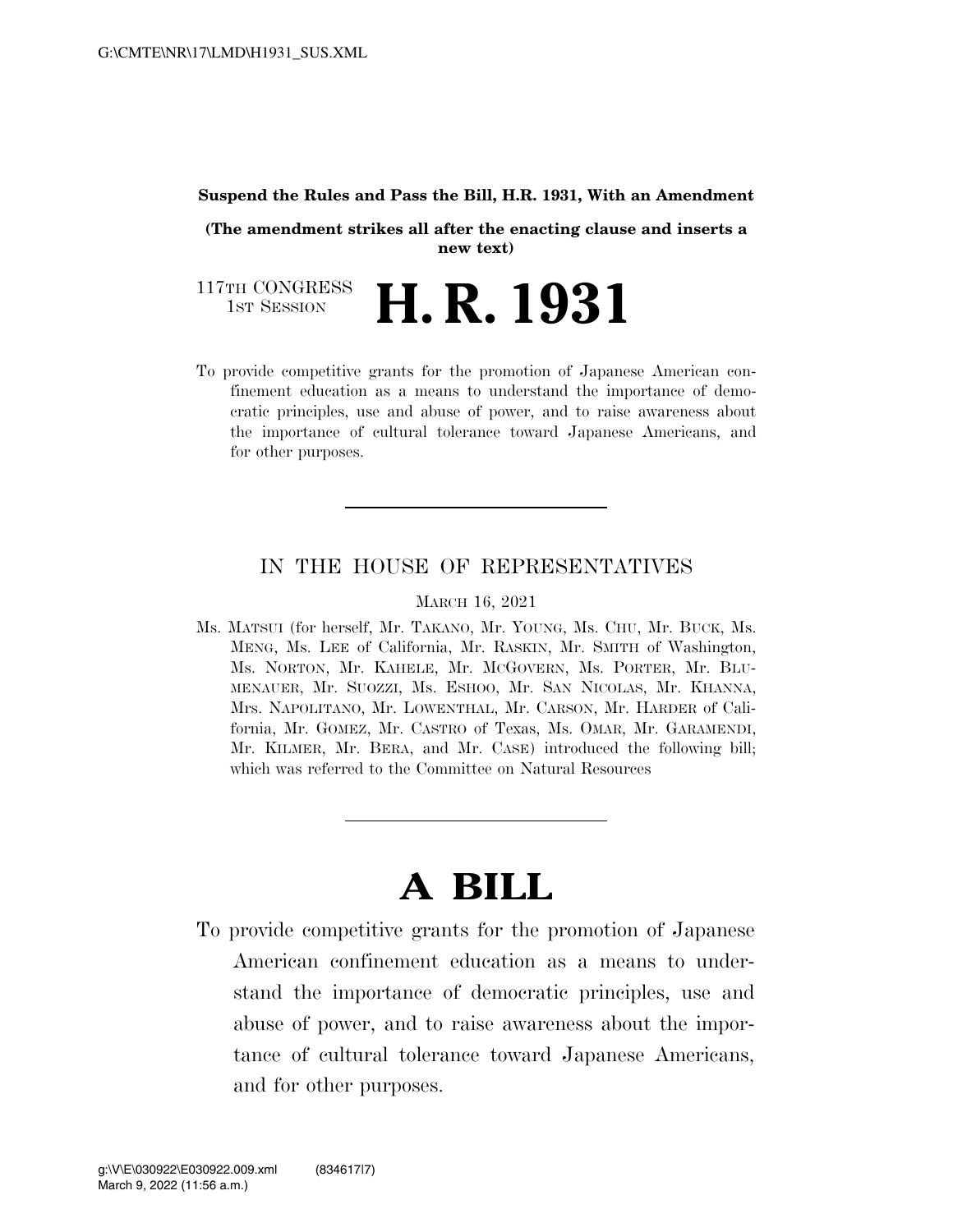| $\mathbf{1}$   | Be it enacted by the Senate and House of Representa-         |
|----------------|--------------------------------------------------------------|
| $\overline{2}$ | tives of the United States of America in Congress assembled, |
| 3              | <b>SECTION 1. SHORT TITLE.</b>                               |
| $\overline{4}$ | This Act may be cited as the "Japanese American"             |
| 5              | Confinement Education Act".                                  |
| 6              | SEC. 2. JAPANESE AMERICAN CONFINEMENT EDUCATION              |
| $\overline{7}$ | <b>GRANTS.</b>                                               |
| 8              | Public Law 109–441 (120 Stat. 3290) is amended—              |
| 9              | $(1)$ in section 2, by adding at the end the fol-            |
| 10             | lowing:                                                      |
| 11             | "(4) JAPANESE AMERICAN CONFINEMENT EDU-                      |
| 12             | CATION GRANTS.—The term 'Japanese American                   |
| 13             | Confinement Education Grants' means competitive              |
| 14             | grants, awarded through the Japanese American                |
| 15             | Confinement Sites Program, for Japanese American             |
| 16             | organizations to educate individuals, including              |
| 17             | through the use of digital resources, in the United          |
| 18             | States on the historical importance of Japanese              |
| 19             | American confinement during World War II, so that            |
| 20             | present and future generations may learn from Jap-           |
| 21             | anese American confinement and the commitment of             |
| 22             | the United States to equal justice under the law.            |
| 23             | JAPANESE AMERICAN ORGANIZATION.-<br>(5)                      |
| 24             | The term 'Japanese American organization' means a            |

private nonprofit organization within the United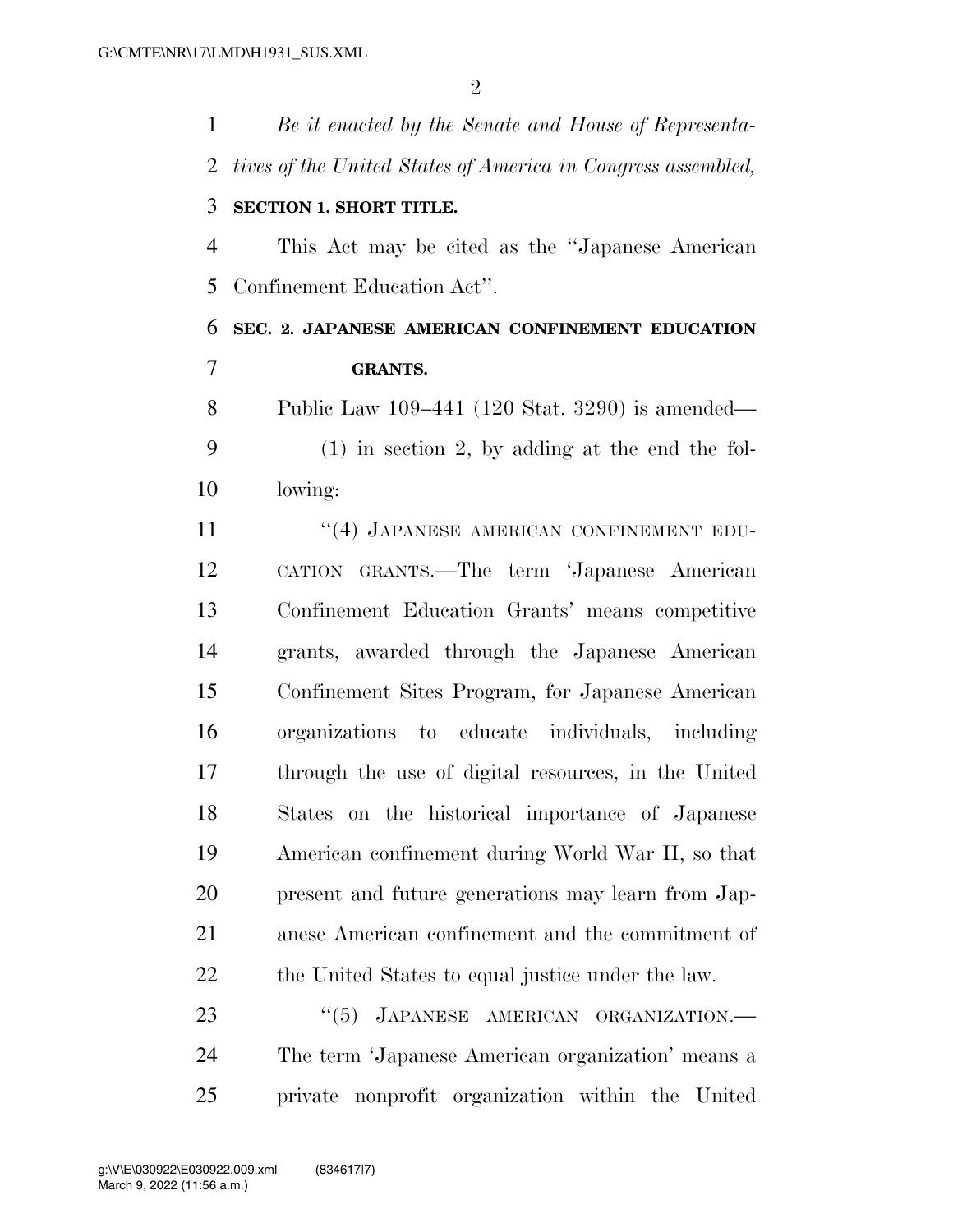| $\mathbf{1}$   | States established to promote the understanding and  |
|----------------|------------------------------------------------------|
| $\overline{2}$ | appreciation of the ethnic and cultural diversity of |
| 3              | the United States by illustrating the Japanese       |
| 4              | American experience throughout the history of the    |
| 5              | United States."; and                                 |
| 6              | $(2)$ in section 4—                                  |
| 7              | (A) by inserting "(a) IN GENERAL.—" be-              |
| 8              | fore "There are authorized";                         |
| 9              | $(B)$ by striking "\$38,000,000" and insert-         |
| 10             | ing " $$80,000,000$ "; and                           |
| 11             | (C) by adding at the end the following:              |
| 12             | "(b) JAPANESE AMERICAN CONFINEMENT EDU-              |
| 13             | CATION GRANTS.                                       |
| 14             | "(1) IN GENERAL.—Of the amounts<br>made              |
| 15             | available under this section, not more than          |
| 16             | \$10,000,000 shall be awarded as Japanese American   |
| 17             | Confinement Education Grants to Japanese Amer-       |
| 18             | ican organizations. Such competitive grants shall be |
| 19             | in an amount not less than $$750,000$ and the Sec-   |
| 20             | retary shall give priority consideration to Japanese |
| 21             | American organizations with fewer than 100 employ-   |
| 22             | ees.                                                 |
| 23             | $``(2)$ MATCHING REQUIREMENT.—                       |
| 24             | "(A) FIFTY PERCENT.—Except as pro-                   |
| 25             | vided in subparagraph (B), for funds awarded         |